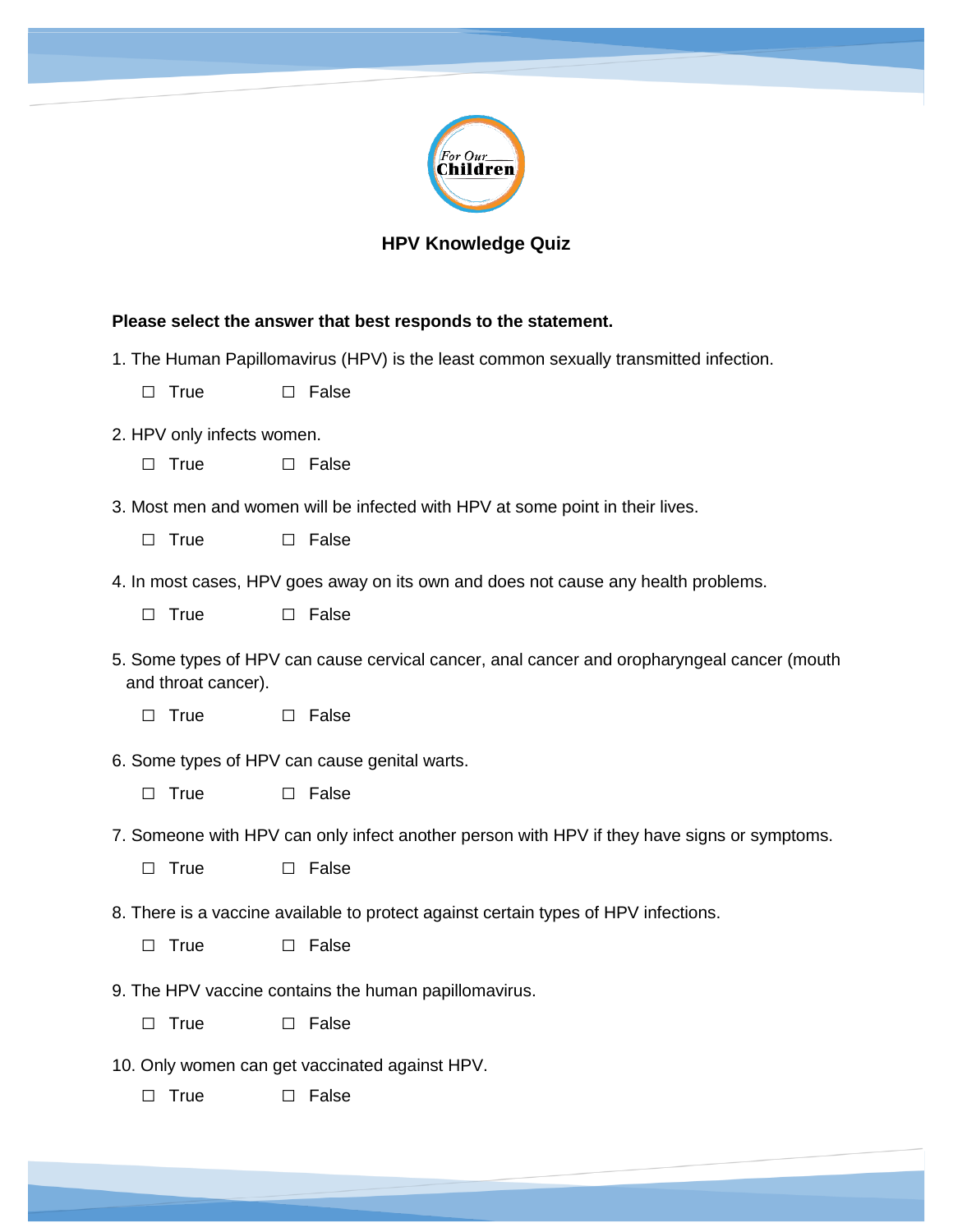11. Women aged 9 through 26 years and men aged 9 through 21 years can be vaccinated against HPV.

□ True □ False

- 12. The HPV vaccine offers protection for men and women against anal, rectal, and oropharyngeal cancers, as well as protection against genital warts.
	- □ True □ False
- 13. The HPV vaccine works well and is safe.
	- □ True □ False
- 14. HPV vaccination is recommended for preteen girls and boys at age 11 or 12 years.
	- □ True □ False
- 15. Unvaccinated adolescents who are already sexually active cannot be vaccinated.
	- □ True □ False
- 16. Adolescents who are vaccinated before they turn 15 will need 3 doses of the HPV vaccine.
	- □ True □ False
- 17. The HPV vaccine can be given at the same time as other adolescent vaccines.
	- □ True □ False
- 18. The Texas Vaccines for Children program offers the HPV vaccine at no or low cost for children up to 18 years of age.
	- □ True □ False

The *For Our Children* (*Por Nuestros Hijos*) program was developed by the University of Texas Health Science Center at Houston with funding from the Cancer Prevention and Research Institute of Texas (CPRIT).





CANCER PREVENTION & RESEARCH **INSTITUTE OF TEXAS**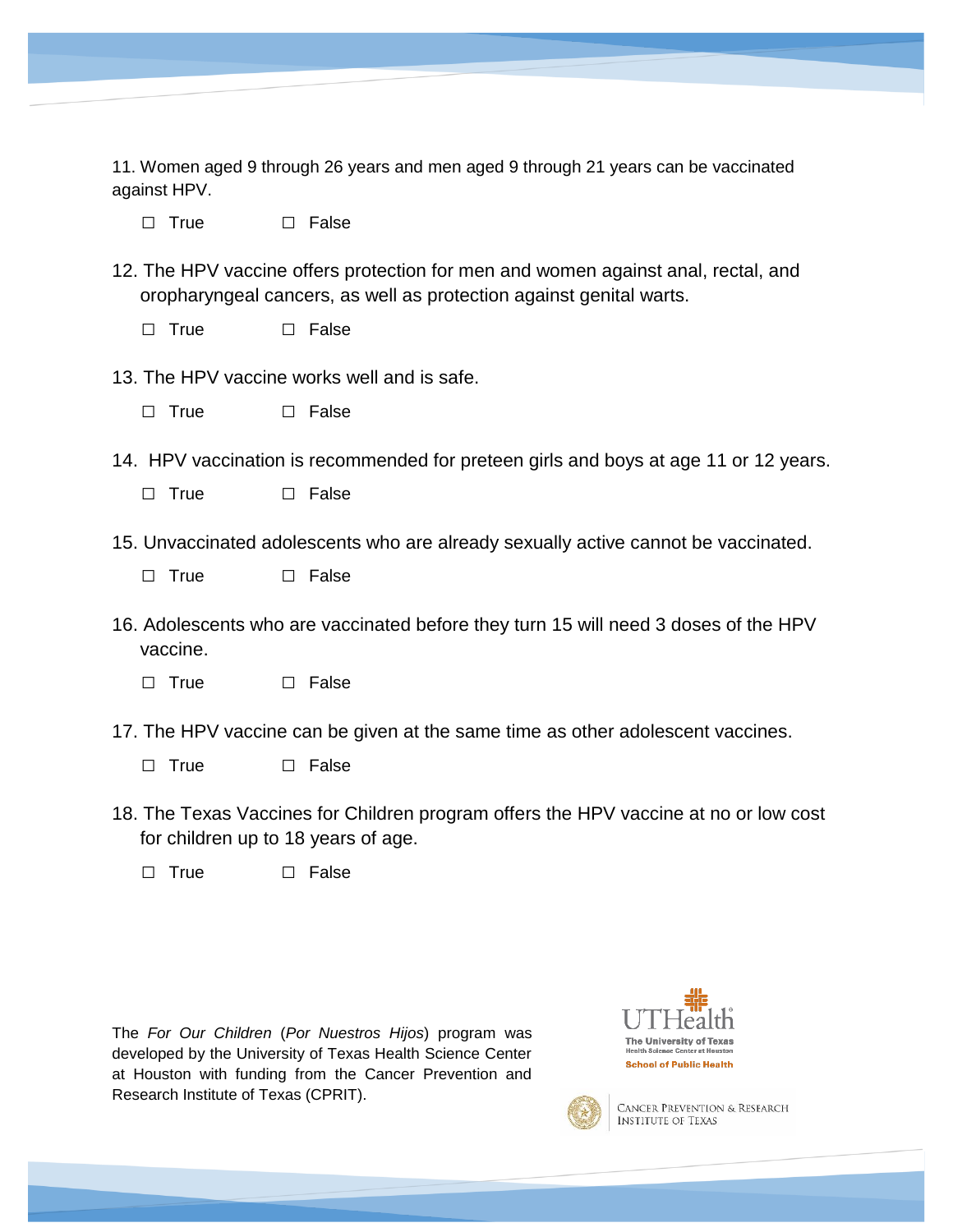

## **HPV Knowledge Quiz: Answer Key**

1. The Human Papillomavirus (HPV) is the least common sexually transmitted infection.

□ **False**

2. HPV only infects women.

□ **False**

3. Most men and women will be infected with HPV at some point in their lives.

□ **True** 

4. In most cases, HPV goes away on its own and does not cause any health problems.

□ **True** 

5. Some types of HPV can cause cervical cancer, anal cancer and oropharyngeal cancer (mouth and throat cancer).

□ **True** 

6. Some types of HPV can cause genital warts.

□ **True** 

7. Someone with HPV can only infect another person with HPV if they have signs or symptoms.

□ **False**

8. There is a vaccine available to protect against certain types of HPV infections.

□ **True** 

9. The HPV Vaccine contains the human papillomavirus.

□ **False**

10. Only women can get vaccinated against HPV.

□ **False**

11. Women aged 9 through 26 years and men aged 9 through 21 years can be vaccinated against HPV.

□ **True**